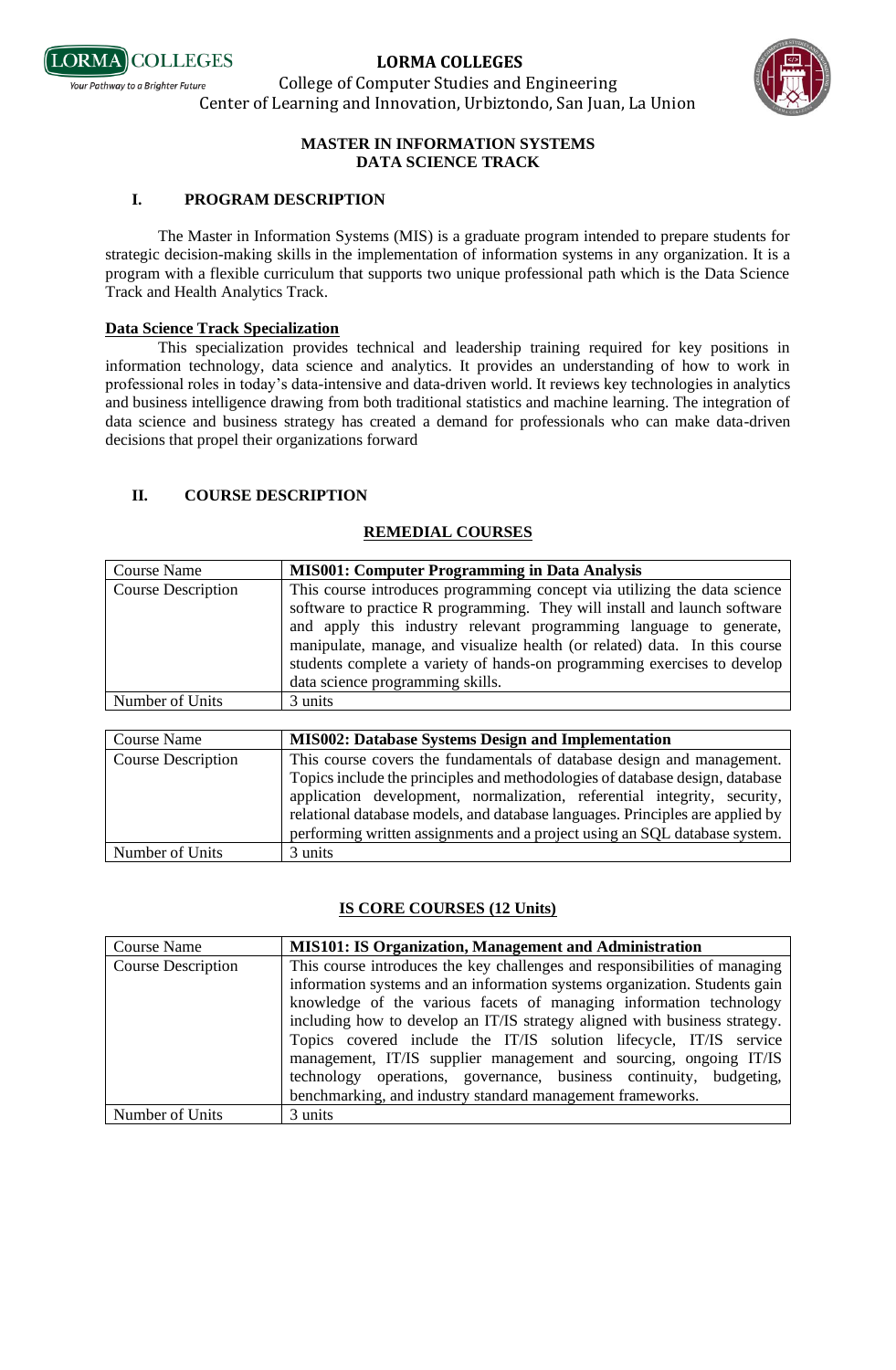



#### College of Computer Studies and Engineering Your Pathway to a Brighter Future Center of Learning and Innovation, Urbiztondo, San Juan, La Union

| <b>Course Name</b>        | <b>MIS102: IT Project and Change Management</b>                                                                                                                                                                                                                                                                                                                                                                                                                                                                                                                                                                                                                                                                                                                                                                                                                                                                                                                                                                                                          |
|---------------------------|----------------------------------------------------------------------------------------------------------------------------------------------------------------------------------------------------------------------------------------------------------------------------------------------------------------------------------------------------------------------------------------------------------------------------------------------------------------------------------------------------------------------------------------------------------------------------------------------------------------------------------------------------------------------------------------------------------------------------------------------------------------------------------------------------------------------------------------------------------------------------------------------------------------------------------------------------------------------------------------------------------------------------------------------------------|
| <b>Course Description</b> | This course provides knowledge on the managerial and technical skills that<br>are applicable to information systems software development lifecycle<br>(SDLC) including requirements, analysis/design, implementation, and<br>testing. The student applies the fundamental concepts and techniques of<br>project management like schedule and budget estimation, resource allocation,<br>progress monitoring, risk mitigation and contingency planning to IT projects<br>in the software industry. It includes hands-on experience with traditional<br>project management methodologies and modern project management<br>methodologies like Agile project management. Standards for quality<br>assurance and quality control, like ISO 9000 family of standards, will be<br>discussed and explained to assess the maturity of the development<br>organizations and the development processes for the IT projects. Business<br>Communication and IT budgeting moves projects and innovation forward,<br>focusing on application to real-world initiatives. |
| Number of Units           | 3 units                                                                                                                                                                                                                                                                                                                                                                                                                                                                                                                                                                                                                                                                                                                                                                                                                                                                                                                                                                                                                                                  |

| <b>Course Name</b>        | <b>MIS103: Advanced Financial and Managerial Accounting</b>                                                                                                                                                                                                                                                                                                                                                                                                                                                |
|---------------------------|------------------------------------------------------------------------------------------------------------------------------------------------------------------------------------------------------------------------------------------------------------------------------------------------------------------------------------------------------------------------------------------------------------------------------------------------------------------------------------------------------------|
| <b>Course Description</b> | This course teaches students advanced theory and practice of contemporary<br>accounting issues. The course deals with advanced financial accounting,<br>inter-corporate investments, business combinations, financial statements,<br>foreign currency translation, leases, pensions, and stock options. Advanced<br>managerial accounting, accounting information systems, advanced costing<br>models, activity-based costing, balanced scorecard, and economic value<br>added (EVA) will also be studied. |
| Number of Units           | 3 units                                                                                                                                                                                                                                                                                                                                                                                                                                                                                                    |

| Course Name               | <b>MIS104: IS Policy and Strategy</b>                                        |
|---------------------------|------------------------------------------------------------------------------|
| <b>Course Description</b> | This course introduces effective frameworks and methods for developing       |
|                           | information technology and systems strategies that focus on meeting          |
|                           | enterprises business objectives and on leveraging IT to competitively extend |
|                           | business capabilities. Topics covered include business driver identification |
|                           | and business and IT alignment; key technology components of the IT           |
|                           | strategy, including enterprise architecture, enterprise systems, Service     |
|                           | Oriented Architecture and other integration technologies, networks, and data |
|                           | management; portfolio management; sourcing and hosting alternatives;         |
|                           | emerging technologies and entrepreneurship.                                  |
| Number of Units           | 3 units                                                                      |

### **IS SPECIALIZATION COMMON COURSES (9 Units)**

| <b>Course Name</b>        | <b>MIS105: Advanced Enterprise Data Management</b>                             |
|---------------------------|--------------------------------------------------------------------------------|
| <b>Course Description</b> | This course explores enterprise data systems and sources, taking a holistic    |
|                           | approach to knowledge management within organizations. This course will        |
|                           | introduce enterprise and management-level information systems that support     |
|                           | business processes including enterprise resource planning (ERP), decision      |
|                           | support systems (DSS), supply chain management (SCM), knowledge                |
|                           | management systems (KMS), customer relationship management (CRM),              |
|                           | and human resources information systems (HRIS). Students will explore the      |
|                           | impact of the Internet on traditional IT systems management with particular    |
|                           | focus on the technical and policy impact personal smart devices and the        |
|                           | unique security issues raised by mobile applications, social media, and cloud- |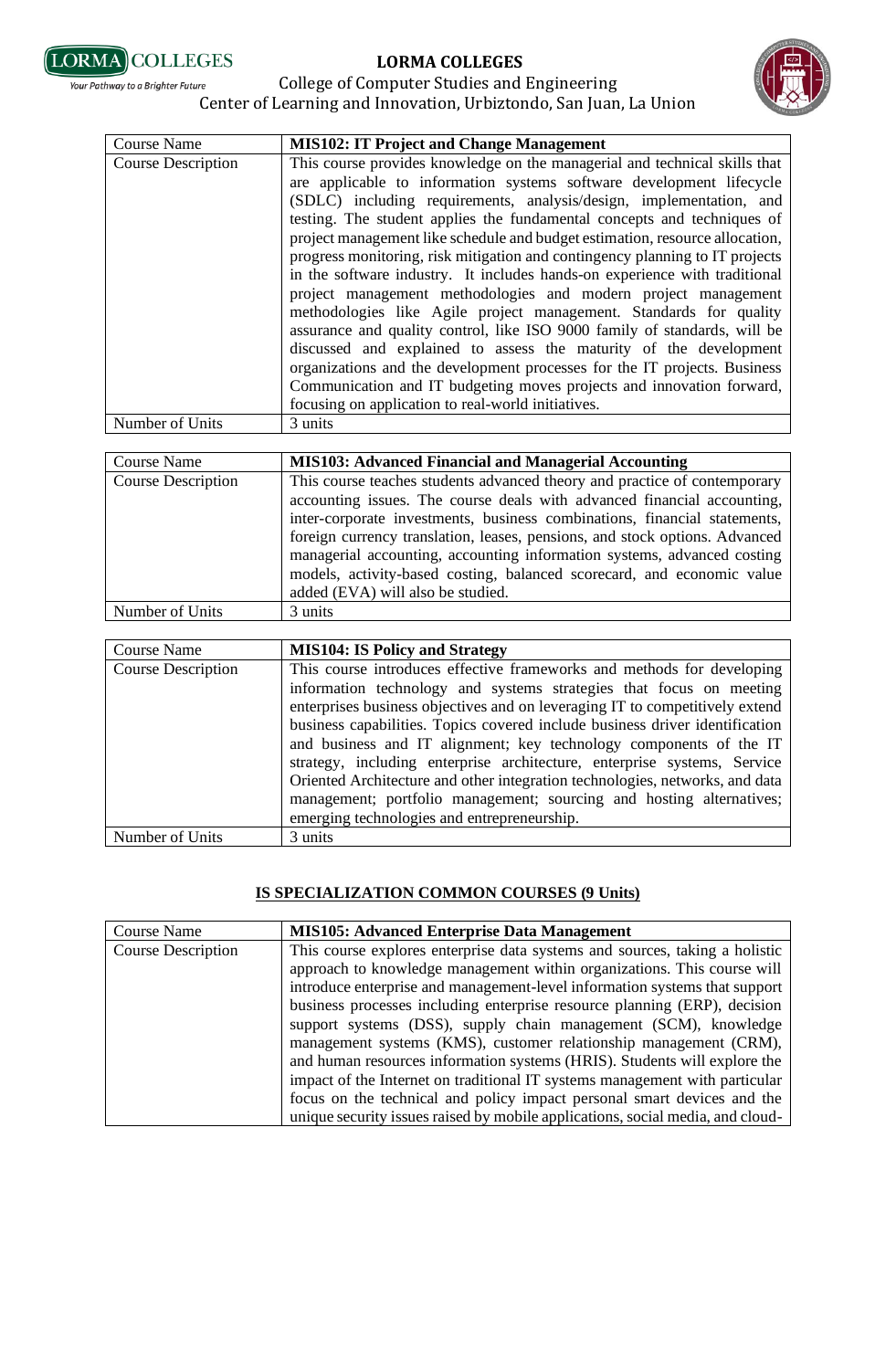





|                           | based systems. The course will also introduce students to the fundamentals                                                                                                                                                                                                                                                                                                                                                                                                                                                                                                                                                                                                                                                                                                                                                                                                                                                      |
|---------------------------|---------------------------------------------------------------------------------------------------------------------------------------------------------------------------------------------------------------------------------------------------------------------------------------------------------------------------------------------------------------------------------------------------------------------------------------------------------------------------------------------------------------------------------------------------------------------------------------------------------------------------------------------------------------------------------------------------------------------------------------------------------------------------------------------------------------------------------------------------------------------------------------------------------------------------------|
|                           | of logical data models and database design.                                                                                                                                                                                                                                                                                                                                                                                                                                                                                                                                                                                                                                                                                                                                                                                                                                                                                     |
| Number of Units           | 3 units                                                                                                                                                                                                                                                                                                                                                                                                                                                                                                                                                                                                                                                                                                                                                                                                                                                                                                                         |
|                           |                                                                                                                                                                                                                                                                                                                                                                                                                                                                                                                                                                                                                                                                                                                                                                                                                                                                                                                                 |
| <b>Course Name</b>        | <b>MIS106: Advanced Data Analysis and Visualization</b>                                                                                                                                                                                                                                                                                                                                                                                                                                                                                                                                                                                                                                                                                                                                                                                                                                                                         |
| <b>Course Description</b> | Data analysis and visualization is an emerging field concerned with<br>analyzing, modeling, and visualizing complex high dimensional data. This<br>course will introduce state-of-the-art modeling, analysis and visualization<br>techniques. It introduces students to design principles for creating meaningful<br>displays of quantitative and qualitative data to facilitate managerial decision-<br>making. It considers visualization as a component of systems for data science<br>and presents examples of exploratory data analysis, visualizing time,<br>networks, and maps. It reviews methods for static and interactive graphics<br>and introduces tools for building web-browser-based presentations. It will<br>emphasize practical challenges involving complex real-world data and<br>include several case studies and hands-on work with the R/Python<br>programming language, Rapid Miner, Weka and Tableau. |
| Number of Units           | 3 units                                                                                                                                                                                                                                                                                                                                                                                                                                                                                                                                                                                                                                                                                                                                                                                                                                                                                                                         |

| <b>Course Name</b>        | <b>MIS 107: IS Research Methods</b>                                            |
|---------------------------|--------------------------------------------------------------------------------|
| <b>Course Description</b> | The course provides knowledge about dominant research methods and              |
|                           | approaches in the field of Information Systems. It offers a discussion of the  |
|                           | basics of scientific research in IS, the debate among the qualitative and the  |
|                           | quantitative, a wide range of data collection methods and analysis,            |
|                           | foundational research philosophies, design science research in IS, scientific  |
|                           | quality and research ethics, and research writing. The aim of the course is to |
|                           | help students in selecting and using research methods and theoretical          |
|                           | frameworks in the empirical research process. Knowledge developed in this      |
|                           | course is therefore vital for the master capstone project. The course includes |
|                           | lectures, guest lectures by known IS scholars, interactive discussion          |
|                           | seminars, and workshops. Activities are based on student group work during     |
|                           | which involves student-led lectures and literature summaries as well as        |
|                           | writing a final research proposal.                                             |
| Number of Units           | 3 units                                                                        |

## **IS SPECIALIZATION (9 Units)**

| <b>Course Name</b>        | <b>MISB 201: Advanced Business Analytics</b>                                                                                                                                                                                                                                                                                                                                                                                                                                                                                                                                                                                        |
|---------------------------|-------------------------------------------------------------------------------------------------------------------------------------------------------------------------------------------------------------------------------------------------------------------------------------------------------------------------------------------------------------------------------------------------------------------------------------------------------------------------------------------------------------------------------------------------------------------------------------------------------------------------------------|
| <b>Course Description</b> | This course combines the fields of management, business, and IT. The<br>business aspect entails both a high-level understanding of the business as well<br>as the practical limitations that exist. The analytical part involves an<br>understanding of data, statistics and IT. This combination of fields allows<br>business analysts to bridge the gap between management and technology.<br>Business analytics utilizes big data, statistical analysis, and data<br>visualization to implement organization changes. Prescriptive, Descriptive<br>and Predictive analytics is an important aspect of this course as it involves |
|                           | available data to create statistical models. These models can be used to<br>predict outcomes and inform decision making. By learning from existing<br>data, students can make concrete recommendations to solve problems and<br>improve businesses.                                                                                                                                                                                                                                                                                                                                                                                 |
| Number of Units           | 3 units                                                                                                                                                                                                                                                                                                                                                                                                                                                                                                                                                                                                                             |
|                           |                                                                                                                                                                                                                                                                                                                                                                                                                                                                                                                                                                                                                                     |
| Course Name               | <b>MISB 202: Advanced Data Science using Machine Learning</b>                                                                                                                                                                                                                                                                                                                                                                                                                                                                                                                                                                       |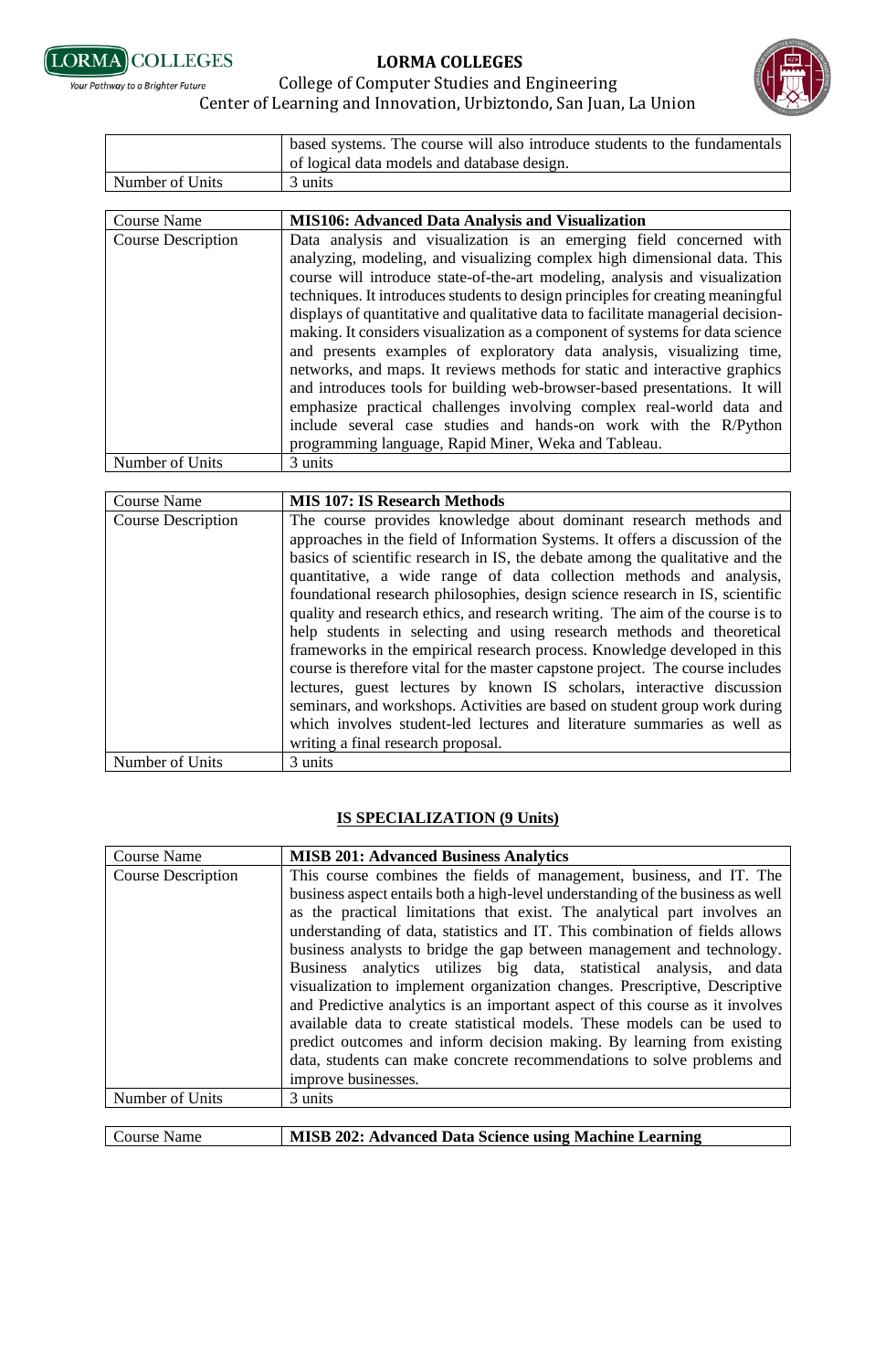**ORMA COLLEGES** .<br>Your Pathway to a Brighter Future

# **LORMA COLLEGES**





| Course Name               | <b>MISB 203 Special Topics</b>                                                  |
|---------------------------|---------------------------------------------------------------------------------|
| <b>Course Description</b> | This course is a variable course in Master in Information Systems in which      |
|                           | students pursue topics or subjects of current interest that are not part of the |
|                           | regular curriculum. Topics of which will be selected by the Dean or Program     |
|                           | Head                                                                            |
| Number of Units           | 3 units                                                                         |

*Prescribed course under Special Topics*

#### **MISB 203: IS Data Governance, Ethics, and Law**

This course introduces data management concepts, including data quality, integrity, usability, consistency, and security. It considers the lineage of data, sometimes referred to as data provenance. It reviews ethical, legal, and technical issues relating to data acquisition and dissemination, as well as privacy protection. The course provides a management introduction to cybersecurity, including network, system, and database security, as well as encryption and blockchain technologies. The course covers laws relating to protecting intellectual property, with discussion of copyrights, patents, and contracts.

#### **MISB 203: IS Analytics Entrepreneurship**

This course prepares students to establish and run a technology-focused entrepreneurial organization. It identifies opportunities for technology products and services, including opportunities in data science, machine learning, and artificial intelligence. Students review methods of industry and market analysis to guide competitive strategy. They learn how to transform ideas into successful businesses, identifying the right data, information technology, and human resources, and aligning with unmet market demand. They learn how to deploy efficient operating models for independent and enterprise startups. They learn about growing a network of people and obtaining capital assets, creating innovative intellectual property, sharpening unique competitiveness, and making product development and marketing choices. Students develop business plans and make presentations for starting entrepreneurial ventures.

| Course Name        | <b>MIS 204: Capstone 1 IS Project Proposal</b>                                                                                                           |
|--------------------|----------------------------------------------------------------------------------------------------------------------------------------------------------|
| Course Description | The capstone course focuses upon the practice of data science and health                                                                                 |
|                    | analytics. This course is the culmination of the MIS program. It gives<br>students an opportunity to demonstrate their business strategic thinking,      |
|                    | communication, and consulting skills. Business cases across various<br>industries and application areas illustrate strategic advantages of analytics, as |